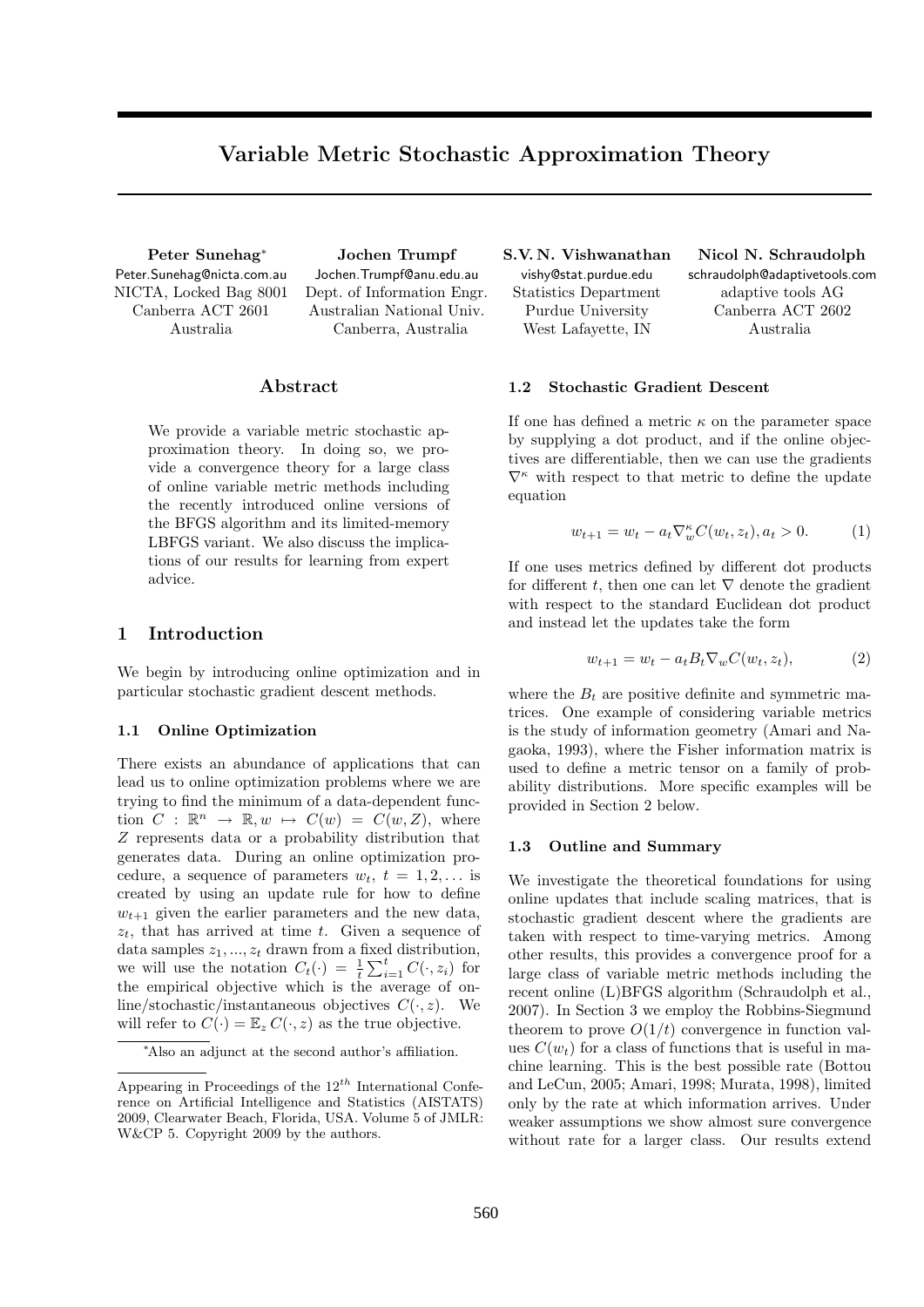those in Bottou and LeCun (2005) by not demanding that the metrics converge to an asymptotic metric.

We first introduce motivating application areas in Section 2. Then in Section 3 we both provide a background in stochastic approximation theory and our new theorems. We apply our theorems to prove convergence for online BFGS in Section 4. Furthermore, we consider implications in the area of learning from expert advice in Section 5. The paper concludes with a discussion in Section 6.

## 2 Examples

In this section we provide different objective functions and describe the problem settings they appear in.

#### 2.1 Online Risk Minimization

The goal of many machine learning algorithms is to minimize the risk  $\mathbb{E}_{z} l(\langle w, x \rangle, y)$ , where the expectation is taken with respect to a fixed but unknown probability distribution Z that generates instance-label pairs  $z := (x, y)$ . The loss l is a non-negative convex function of the parameters  $w$  and measures the discrepancy between the labels  $y$  and the predictions arising from x and w via their inner product  $\langle w, x \rangle$ (often the Euclidean dot product if  $x, w \in \mathbb{R}^k$ ).

In the absence of complete knowledge about the underlying distribution, an empirical sample  $Z =$  $\{(x_i, y_i), i = 1, \ldots, n\}^1$  is often used to minimize the regularized empirical risk

$$
\frac{c}{2}||w||^2 + \frac{1}{n}\sum_{i=1}^n l(\langle w, x_i \rangle, y_i)
$$
 (3)

where the  $L_2$ -regularization term  $\frac{c}{2}||w||^2$  is introduced for well-posedness. With larger  $n$  one can use smaller  $c > 0$ . The true regularized risk that is estimated by (3) is  $\frac{c}{2}||w||^2 + \mathbb{E}_z l(\langle w, x \rangle, y)$ .

Batch optimization algorithms, including quasi-Newton and bundle-based methods, are available and widely used to minimize (3), but they are computationally expensive. Gradient-based batch methods may also fail to converge if the loss is non-smooth. Therefore, online optimization methods that work with small subsamples of training data have received considerable attention recently (Kivinen and Warmuth, 1997; Schraudolph, 2002; Azoury and Warmuth, 2001; Shalev-Shwartz et al., 2007; Schraudolph et al., 2007).

In the online setting, we replace the objective (3) with approximations based on subsets ("mini-batches") of the samples:

$$
\frac{c}{2}||w||^2 + \frac{1}{b} \sum_{(x,y)\in Z_t} l(\langle w, x \rangle, y), \tag{4}
$$

where  $Z_t \subset Z$  with  $|Z_t| = b \ll n$ . Furthermore, in online learning we can consider using  $c = 0$  and thereby aiming directly at minimizing the true objective  $\mathbb{E}_{z} l(\langle w, x \rangle, y)$ . During online optimization, a sequence of parameters  $w_t$ ,  $t = 1, 2, \ldots$  arises from an update rule that computes  $w_{t+1}$  from the previous state and the new information at time  $t$ . In addition to alleviating the high computational cost of batch methods, the online setting also arises when the data itself is streaming, that is, we are receiving partial information about  $C(\cdot)$  in a sequence of small packages.

Including second-order information in the online optimization procedure can accelerate the convergence (Schraudolph et al., 2007). This is particularly true in a setting where only one pass through a dataset is performed. Bottou and LeCun (2005) and Murata (1998) point out that minimizing the empirical objective is different from minimizing the true objective, and show that the result of an online second-order gradient descent procedure can be as close to the true optimum as the minimum of the empirical objective.

#### 2.2 Filtering

The goal in filtering is to separate the signal from the noise in a stream of data. Kalman algorithms in particular use the Euclidean distance (sum-squared loss) and track the minimizer of the empirical objectives  $C_t(w) = \sum_{i=1}^t (y_t - w \cdot x_t)^2$ . The inverse of the Hessian of  $C_t$  is used as  $B_t$ ,  $a_t = 1$  and  $w_0 = 0$  for the update in (2).  $B_{t+1}$  is found from  $B_t$  with an update whose cost is order  $n^2$ . The result is that  $w_t = \operatorname{argmin}_w C_t(w)$ . Therefore, if we have a fixed distribution the sequence will converge to the optimal parameters.

The same algorithm can be extended to a more general setting where the sum-squared loss is replaced by arbitrary convex functions. The resulting algorithm was called the online Newton-step algorithm by Hazan et al. (2007) and described as an approximate "follow the leader" algorithm, i.e., an algorithm that approximately follows the optimum that the Kalman filter tracks exactly for the sum-squared loss.

## 2.3 Learning from Expert Advice with Bregman Divergences

The general convex optimization framework by Zinkevich (2003) that Hazan et al. (2007) worked in is also related to the expert advice framework by Azoury and Warmuth (2001). In the expert advice framework one encounters a sequence of loss functions  $L_t$ 

<sup>&</sup>lt;sup>1</sup>With some abuse of notation we use  $Z$  to represent either a data set or a distribution that generates data.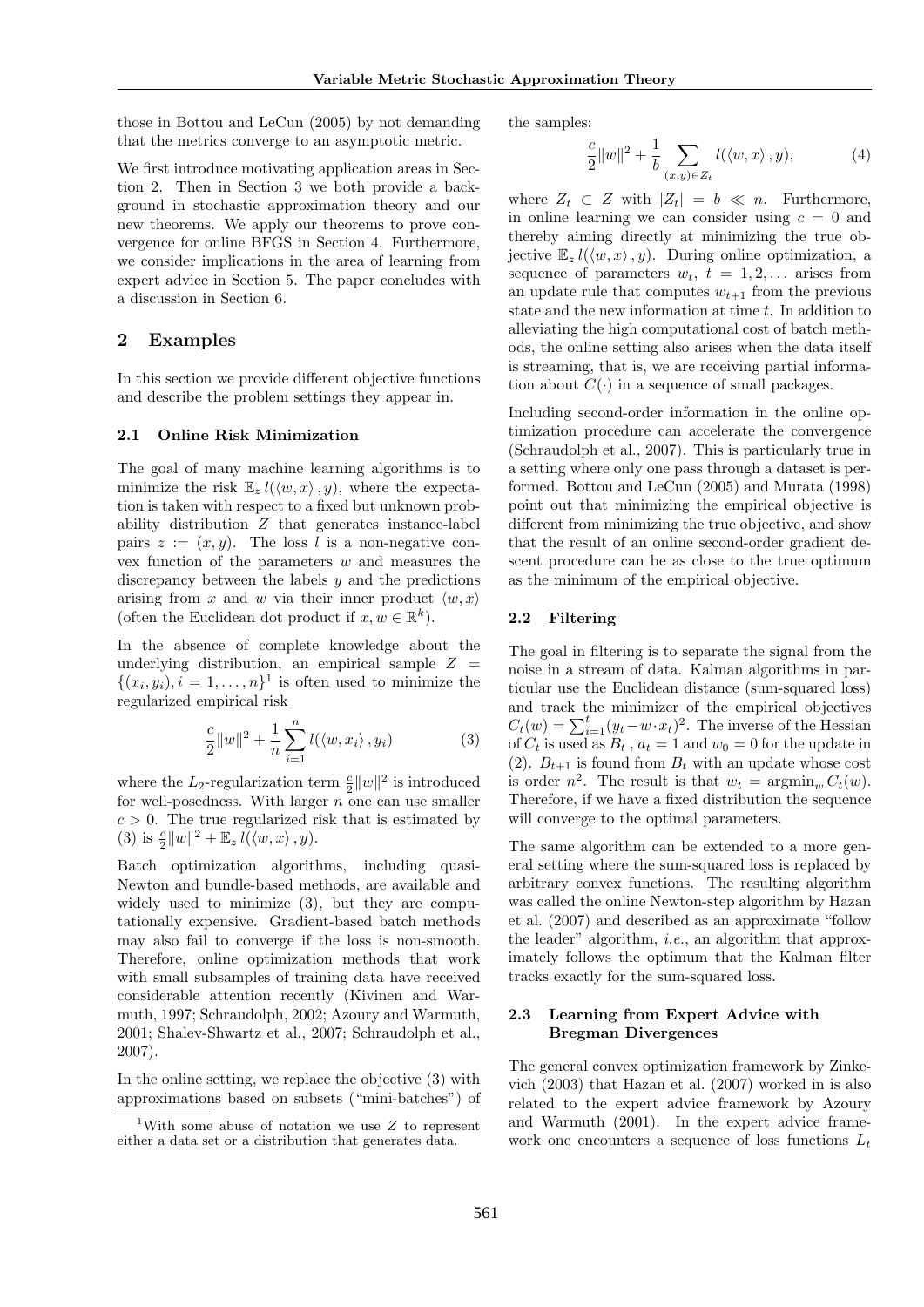$(L_t(w) = C(w, z_t)$  here) and one wants to perform the implicitly defined update

$$
w_{t+1} = \operatorname*{argmin}_{w} \Delta_H(w, w_t) + a_t L_t(w) \tag{5}
$$

where  $\Delta_H$  is the Bregman divergence

$$
\Delta_H(p,q) = H(p) - H(q) + \nabla H(q) \cdot (p-q) \tag{6}
$$

defined by the differentiable convex function  $H$ . The squared Euclidean distance is an example of a Bregman divergence, corresponding to  $H(p) = \frac{1}{2} ||p||_2^2$ . The goal for Azoury and Warmuth (2001), as it was for Zinkevich (2003), was to have a small total accumulated loss  $\sum_{j=1}^{t} L_j(w_j)$  and in particular small regret,  $\sum_{j=1}^t L_j(w_j) - \min_w \sum_{j=1}^t L_j(w)$ . To derive an explicit update, Azoury and Warmuth (2001) differentiate the expression to be minimized

$$
\nabla(\Delta_H(w, w_t) + a_t L_t(w)) =
$$
  
 
$$
h(w) - h(w_t) + a_t \nabla L_t(w)
$$
 (7)

and by using the approximation  $\nabla L_t(w) \approx \nabla L_t(w_t)$ , they arrive at the updates

$$
w_{t+1} = h^{-1}(h(w_t) - a_t \nabla L_t(w_t)).
$$
 (8)

This reduces to online gradient descent,  $w_{t+1} = w_t$  –  $\nabla L_t(w_t)$ , for the case  $h(w) = w$ , *i.e.*, when  $H(w) =$  $\frac{1}{2}||w||_2^2.$ 

Azoury and Warmuth (2001) in particular consider loss functions of a special form, namely the case where  $L_t(w) = \Delta_G(x_t \cdot w, g^{-1}(y_t))$  where  $g = \nabla G$  is an increasing continuous function from  $\mathbb R$  to itself and where  $(x_t, y_t) = z_t$  is an example. This results in simpler updates since it implies that  $\nabla L_t(w) = (g(w \cdot x_t) - y_t)x_t$ . Note that, given a parametrization of  $\mathbb{R}^d$ , a onedimensional transfer function  $g$  can be used to define a d-dimensional continuous bijection by applying it coordinate-wise.

It is interesting to compare (8) to a reparametrization where one makes a coordinate change  $\gamma = h(w)$ . Then (8) can be written as

$$
h(w_{t+1}) = h(w_t) - a_t \nabla_w L_t(w_t). \tag{9}
$$

The one obstacle to identifying (9) with

$$
\gamma_{t+1} = \gamma_t - a_t \nabla_\gamma \tilde{L}_t(\gamma_t)
$$
\n(10)

where  $\tilde{L}_t(\gamma) = L(h^{-1}(\gamma))$ , is that the gradient of  $L_t$  is taken with respect to w. We know that  $\nabla_{\gamma}\tilde{L}_{t}(\gamma_{t})=$  $B_t \nabla_w L_t(w_t)$ , where  $B_t$  is the inverse Hessian of H at  $w_t$ , in other words the inverse Jacobian of h.

A reason for doing a reparametrization is that the loss functions  $L_t$  might not satisfy the conditions that are needed for convergence of stochastic gradient descent, but it can be possible to find a transfer function  $h$ such that  $\tilde{L}_t$  does. In that sense, the update (8) can be a way of trying to do this even if we only have the gradients  $\nabla_w L_t$  and do not want to calculate the matrices  $B_t$ . Our main theorems will tell us when it is acceptable to omit  $B_t$ , and thereby use an SGD update with respect to varying metrics.

#### 3 Stochastic Approximation Theory

Robbins and Monro (1951) proved a theorem that implies convergence for one-dimensional stochastic gradient descent; Blum (1954) generalized it to the multivariate case. Robbins and Siegmund (1971) achieved a stronger result of wider applicability in supermartingale theory. Here we extend the known convergence results (Bottou and LeCun, 2005) in two ways: a) We prove that updates that include scaling matrices with eigenvalues bounded by positive constants from above and below will converge almost surely; b) under slightly stronger assumptions we obtain a  $O(1/t)$  rate of convergence in the function values.

#### 3.1 The Multivariate Robbins-Monro Procedure

Suppose that  $\nabla C = f : \mathbb{R}^k \to \mathbb{R}^k$  is an unknown continuous function that we want to find a root of. Furthermore, suppose that there is a unique root and denote it by  $w^*$ . Given an initial estimate  $w_1$ , the procedure constructs a sequence of estimates  $w_t$  such that  $w_t \rightarrow w^*$  as  $t \rightarrow \infty$ . For any random vector X let  $\mathbb{E}_{t}(X)$  be the conditional expectation given  $w_1, \ldots, w_t$ . Given  $w_1, \ldots, w_t$ , we assume that we observe an unbiased estimate  $Y_t$  of  $f(w_t) = \nabla C(w_t)$ , *i.e.*,  $E Y_t = f(w_t)$ . Given  $Y_t$  and  $w_t$  we define  $w_{t+1}$  by

$$
w_{t+1} = w_t - a_t Y_t, \t\t(11)
$$

where  $a_t > 0$  for all  $t, \sum a_t = \infty$  and  $\sum a_t^2 < \infty$ . The  $Y_t$  are assumed to be drawn from a family  $Y(x)$ of random vectors defined for all  $x \in \mathbb{R}^k$ , and  $Y_t$  is distributed as  $Y(w_t)$ . To ensure that  $w_t$  converges to  $w^*$  almost surely it is sufficient to assume that there are finite constants A and B such that  $\mathbb{E} ||Y(x)||^2 \leq$  $A + B||x - w^*||^2$  for all x, and that for all  $\varepsilon > 0$ 

$$
\inf\{(x - w^*)^T f(x) : \varepsilon < \|x - w^*\| < \varepsilon^{-1}\} > 0. \tag{12}
$$

For instance, strictly convex functions satisfy (12). This classical convergence result is implied by the following theorem on almost positive supermartingales, which we will also use to prove our results:

#### Theorem 3.1 (Robbins and Siegmund, 1971)

Let  $(\Omega, \mathcal{F}, P)$  be a probability space and  $\mathcal{F}_1 \subseteq \mathcal{F}_2 \subseteq \ldots$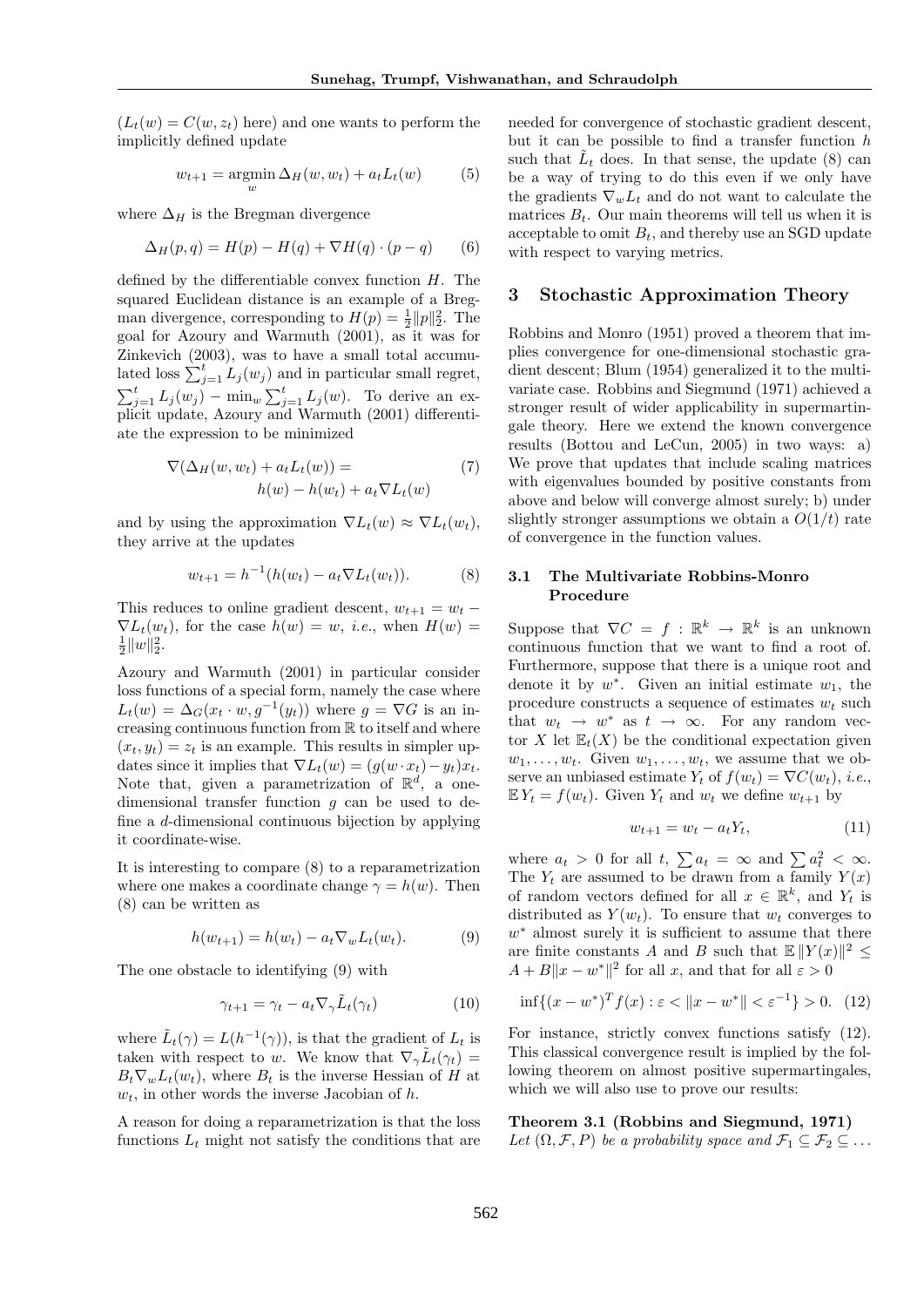a sequence of sub- $\sigma$ -fields of F. Let  $U_t$ ,  $\beta_t$ ,  $\xi_t$  and  $\zeta_t$ ,  $t = 1, 2, \ldots$  be non-negative  $\mathcal{F}_t$ -measurable random variables such that

$$
\mathbb{E}(U_{t+1} \mid \mathcal{F}_t) \le (1 + \beta_t)U_t + \xi_t - \zeta_t, \ t = 1, 2, \dots
$$
\n(13)

Then on the set  $\{\sum_t \beta_t < \infty, \sum_t \xi_t < \infty\}$ ,  $U_t$  converges almost surely to a random variable, and  $\sum_t \zeta_t$  <  $\infty$  almost surely.

## 3.2 Convergence for Updates with Scaling Matrices

Bottou and LeCun (2005) previously presented results on the rate of convergence in parameter space (using the Euclidean norm) of online updates with convergent scaling matrices, and remark that bounds on the eigenvalues of the scaling matrix will be essential to extending convergence guarantees beyond that. Since recent online quasi-Newton methods (Schraudolph et al., 2007) do not provide convergence of their scaling matrices, we now employ the Robbins-Siegmund theorem to prove that such updates are still guaranteed almost sure convergence, provided the spectrum of their (possibly non-convergent) scaling matrices is uniformly bounded from above by a finite constant and from below by a strictly positive constant.

**Theorem 3.2** Let  $C : \mathbb{R}^n \to \mathbb{R}$  be a twice differentiable cost function with unique minimum  $w^*$ , and let

$$
w_{t+1} = w_t - a_t B_t Y_t, \t\t(14)
$$

where  $B_t$  is symmetric and only depends on information available at time t.

Then  $w_t$  converges to  $w^*$  almost surely if the following conditions hold:

\n- **C.1** 
$$
(\forall t) \mathbb{E}_t Y_t = \nabla_w C(w_t);
$$
\n- **C.2**  $(\exists K) (\forall w) \|\nabla_w^2 C(w)\| \leq 2K;$
\n- **C.3**  $(\forall \delta > 0) \inf_{C(w) - C(w^*) > \delta} \|\nabla_w C(w)\| > 0;$
\n- **C.4**  $(\exists A, B) (\forall t) \mathbb{E} \|Y_t\|^2 \leq A + BC(w_t);$
\n- **C.5**  $(7, 1)$   $(8, 1)$
\n

- C.5  $(\exists m, M : 0 < m < M < \infty)$   $(\forall t)$   $mI \prec B_t \prec$ MI, where I is the identity matrix;
- **C.6**  $\sum_{t} a_t^2 < \infty$  and  $\sum_{t} a_t = \infty$ .

**Proof** Since C is twice differentiable and has bounded Hessian (C.2) we can use Taylor expansion and the upper eigenvalue bound (C.5) to prove that

$$
C(w_{t+1}) = C(w_t - a_t B_t Y_t) \leq \tag{15}
$$

$$
C(w_t) - a_t [\nabla_w C(w_t)]^T B_t Y_t + KM^2 a_t^2 ||Y_t||^2
$$

which implies, using  $(C.1)$  and  $(C.4)$ , that

$$
\mathbb{E}_t C(w_{t+1}) \le C(w_t) + KM^2 a_t^2 [A + BC(w_t)] - (16)
$$

 $a_t[\nabla_wC(w_t)]^T B_t\nabla_wC(w_t).$ 

If we let  $U_t = C(w_t)$  and merge the terms containing  $U_t$  it follows that  $\mathbb{E}_t U_{t+1} \leq$ 

$$
U_t(1+a_t^2 B K M^2) + AK M^2 a_t^2 - m a_t \|\nabla_w C(w_t)\|^2.
$$
 (17)

Since  $\sum_{t} a_t^2 < \infty$  (C.6), the Robbins-Siegmund theorem can now be applied. We find that

$$
\sum_{t} a_t \|\nabla_w C(w_t)\|^2 < \infty. \tag{18}
$$

Since  $\sum a_t = \infty$  (C.6) it follows from (C.3) that

$$
\|(\nabla_w C(w_t))\|^2 \to 0 \tag{19}
$$

and that  $C(w_t) \to C(w^*)$  as  $t \to \infty$ .

**Remark 3.3** The assumption that  $C$  is twice differentiable is only needed for the Taylor expansion we use to obtain (15). If we have such a property from elsewhere we do not need twice-differentiability.

#### 3.3 Asymptotic Rates

Consider the situation described in Theorem 3.2. We now strengthen assumption (C.3), which demands that the function  $C$  is not so flat around the minimum that we may never approach it, to instead assuming that

$$
\frac{C(w_t) - C(w^*)}{\|\nabla C(w_t)\|^2} \le D < \infty \quad \forall t. \tag{20}
$$

Condition (20) is implied by strong convexity if we know that the  $w_t$  tend to the optimum  $w^*$ . Since  $\nabla C(w^*) = 0$  we can use first-order Taylor expansion of  $\nabla C$  around w<sup>\*</sup> to approximate  $\|\nabla C(w)\|^2$  by  $(w - w^*)^T \nabla^2 C(w^*)(w - w^*)$ .

We will also modify assumption  $(C.4)$  by setting  $B =$ 0. Theorem 3.2 guarantees (under the weaker conditions) that the procedure will almost surely generate a converging sequence which is therefore contained in some ball around  $w^*$ . This makes the new condition reasonable. Bottou (1998) contains a more elaborate discussion on what is there called "Global Confinement".

We need a result on what the expected improvement is, given the step size  $a_t$ , the uniform bound on the Hessian, and the uniform eigenvalue bounds. The key to achieving this is (15). This section's counterpart to (16) under the new conditions is

$$
\mathbb{E}_t C(w_{t+1}) - C(w^*) \leq (21)
$$

$$
[C(w_t) - C(w^*)](1 - a_t mD) + AKM^2 a_t^2.
$$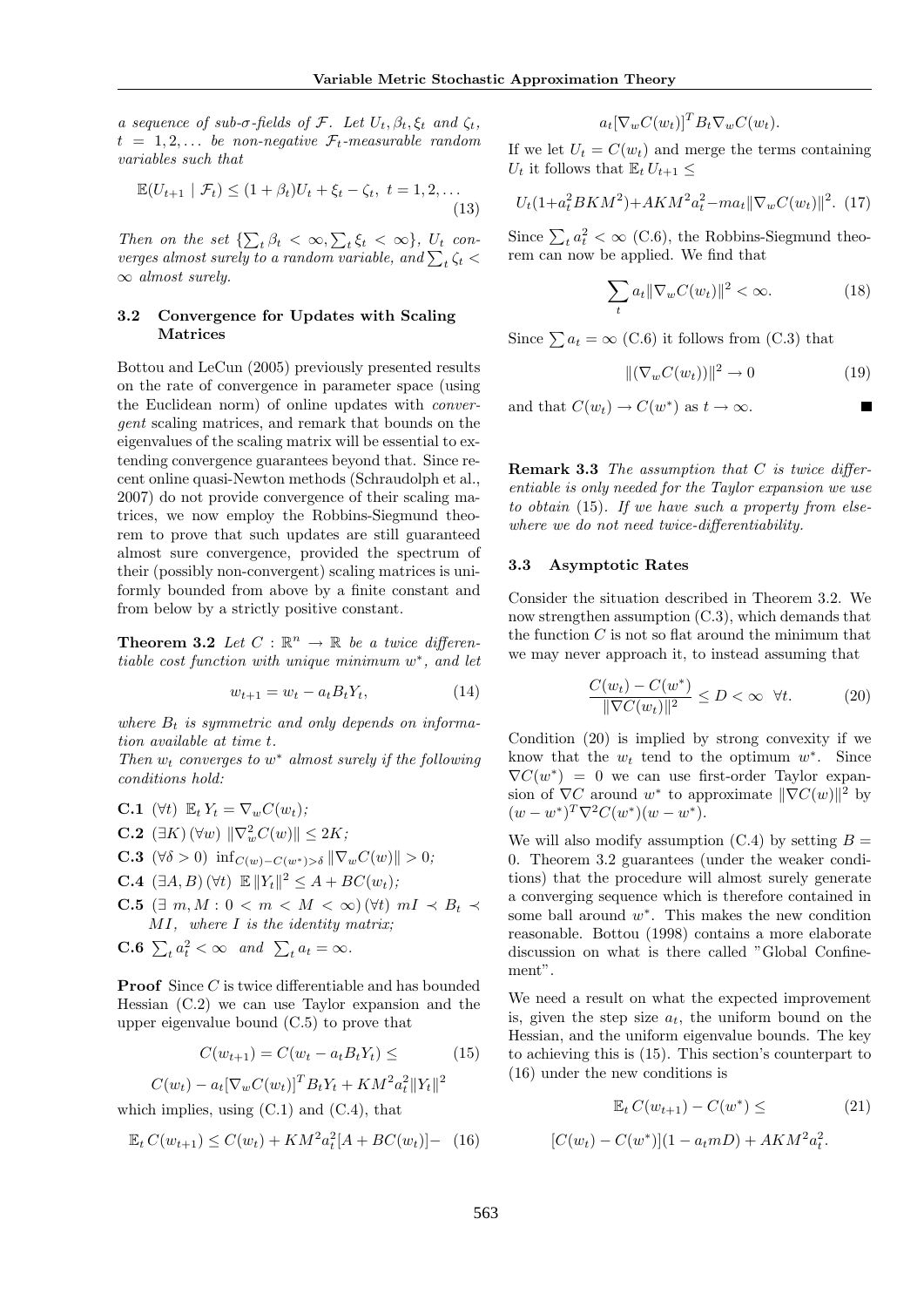We want to know the rate of the sequence  $\mathbb{E} C(w_t)$  −  $\inf_{\tilde{w}} C(\tilde{w})$ , and will use the fact that taking the unconditional expectation of (21) yields the result

$$
\mathbb{E} C(w_{t+1}) - C(w^*) \leq \tag{22}
$$

$$
[\mathbb{E} C(w_t) - C(w^*)](1 - a_t m) + AKM^2 a_t^2.
$$

We are now in a position to state our result:

**Theorem 3.4** Let  $C : \mathbb{R}^n \to \mathbb{R}$  be a twice differentiable cost function with unique minimum w\*. Assume that

- 1. Conditions C.1–C.6 from Theorem 3.2 hold with  $B = 0$  in C.4.
- 2. Equation (20) holds.
- 3.  $a_t = \frac{\tau}{t}$  with  $\tau > 0$ .

Then  $\mathbb{E} C(w_t) - \inf_{\tilde{w}} C(\tilde{w})$  is equivalent to  $\frac{1}{t}$  as  $t \to \infty$ .

Proof Bottou and LeCun (2005, A.4) state: if  $u_t = [1 - \frac{\alpha}{t} + o(1/t)]u_{t-1} + \frac{\beta}{t^2} + o(1/t^2)$  with  $\alpha > 1$ and  $\beta > 0$ , then  $tu_t \rightarrow \frac{\beta}{\alpha-1}$ . Theorem 3.4 follows from (22) by setting  $u_t = \mathbb{E} C(w_t) - C(w^*)$ , noting that if (20) and hence (22) hold for one  $D > 0$ , they also hold for all larger constants.

#### 4 Quasi-Newton Methods

Quasi-Newton methods are optimization methods with updates of the form  $w_{t+1} \leftarrow w_t - a_t B_t \nabla_w C(w_t)$ , where  $a_t > 0$  is a scalar gain (typically set by a line search) and  $B_t$  a positive-semidefinite scaling matrix. If  $B_t = I$ , we have simple gradient descent; setting  $B_t$ to the inverse Hessian of  $C(w)$  we recover Newton's method. Inverting the  $k \times k$  Hessian is a computationally challenging task if  $k$  is large; quasi-Newton methods reduce the computational cost by incrementally maintaining a symmetric positive-definite estimate  $B_t$ of the inverse Hessian of the objective function.

#### 4.1 (L)BFGS

The BFGS algorithm (Nocedal and Wright, 1999) was developed independently by Broyden, Fletcher, Goldfarb, and Shanno in 1970. It incrementally maintains its estimate  $B_t$  of the inverse Hessian via a rank-two update that minimizes a weighted Frobenius norm  $||B_{t+1} - B_t||_W$  subject to the secant equation  $s_t = B_{t+1}y_t$ , where  $s_t := w_{t+1} - w_t$  and  $y_t :=$  $\nabla_w C(w_{t+1}) - \nabla_w C(w_t)$  denote the most recent step along the optimization trajectory in parameter and gradient space, respectively. LBFGS is a limitedmemory (matrix-free) version of BFGS.

#### 4.2 Online (L)BFGS

Recently developed online variants of BFGS and LBFGS, called oBFGS resp. oLBFGS, are amenable to stochastic approximation of the gradient (Schraudolph et al., 2007). The key differences between the online and batch algorithms can be summarized as follows:

The gradient of the objective is estimated from small samples (mini-batches) of data. The difference  $y_t$  of gradients is computed with gradients for the same data sample, *i.e.*, for the same function  $C(\cdot, z_t)$ . Line search is replaced by a gain sequence  $a_t$ . A trust region parameter  $\lambda$  is introduced modifying the algorithm to estimate  $(H_t + \lambda I)^{-1}$ , where  $H_t$  is the Hessian at iteration t; this prevents the largest eigenvalue of  $B_t$  from exceeding  $\lambda^{-1}$ .

See Schraudolph et al. (2007) for a more detailed description of the oLBFGS and oBFGS algorithms, and for experimental results on quadratic bowl objectives and conditional random fields (CRFs), which are instances of risk minimization.

Remark 4.1 To guarantee a uniform lower eigenvalue bound for the updates of Schraudolph et al. (2007) we would have to use  $B_t + \gamma I$  for some  $\gamma > 0$ , effectively interpolating between  $o(L)BFGS$  as defined by Schraudolph et al. (2007) and simple online gradient descent. This lower bound is not needed for convergence per se but to prove that the convergence is to the minimum.

#### 4.3 Filtering

Kailath et al. (2000, Chapter 14) present assumptions in control theory that imply either convergence of the matrices  $B_t$  or upper and lower eigenvalue bounds. The relevant control theory is too extensive and complicated to be reviewed here and we therefore only point out the connection.

# 5 Expert Advice with Bregman Divergences

We now compare the updates in the expert advice framework by Azoury and Warmuth (2001) to the SGD updates that would result from a non-linear reparametrization.

As outlined in section 2.3 the difference between the update

$$
w_{t+1} = h^{-1}(h(w_t) - a_t \nabla L_t(w_t)).
$$
 (23)

and performing stochastic gradient descent with respect to a new variable  $\gamma = h(w)$  is that the latter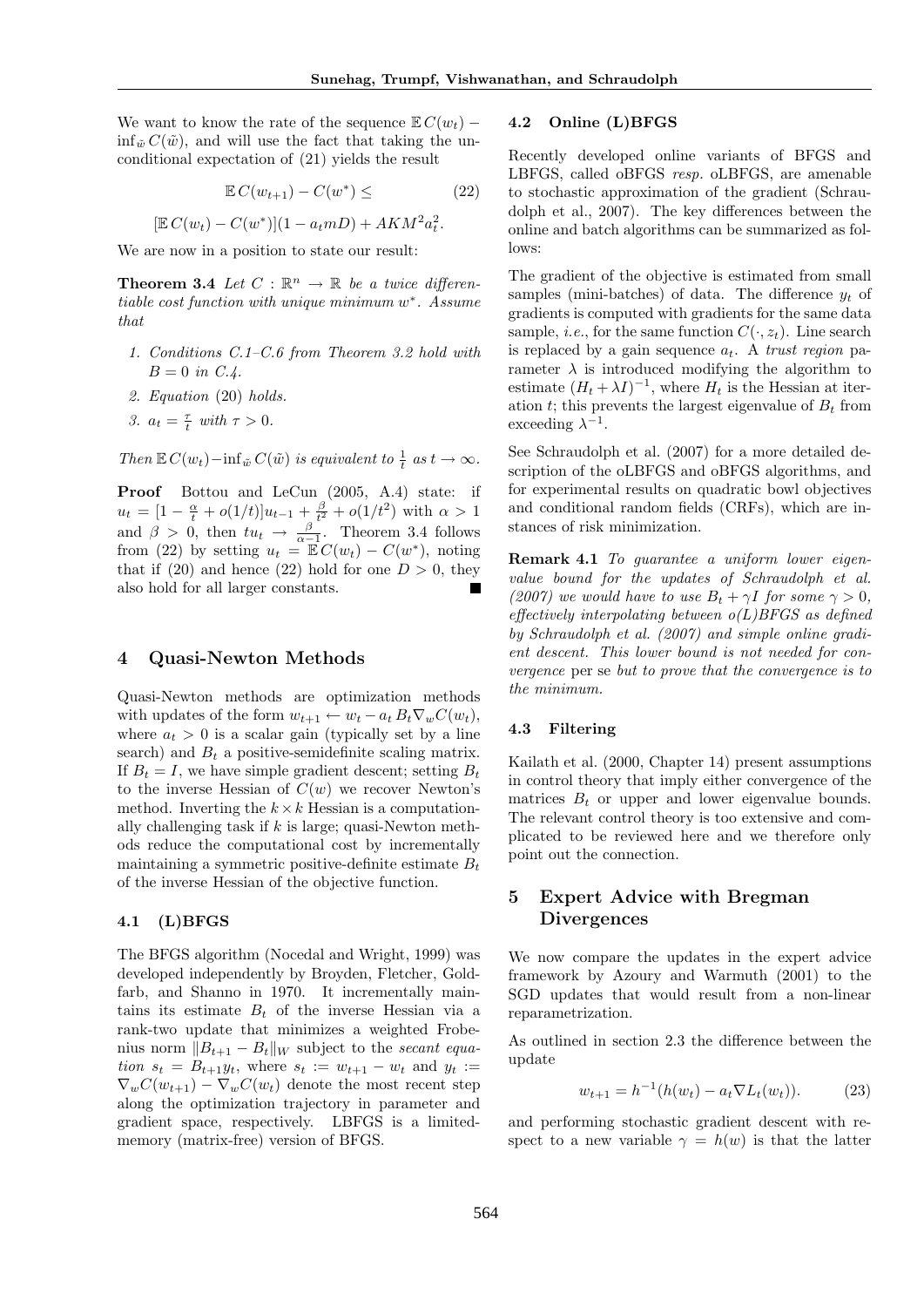would include matrices  $B_t$  which are the inverse Jacobians of h at  $w_t$ , i.e. the inverse Hessian of H where  $\nabla H = h$ . The update  $\gamma_{t+1} = \gamma_t - a_t \nabla_{\gamma} \tilde{L}_t(\gamma_t)$  where  $\tilde{L}_t(\gamma) = L_t(h^{-1}(\gamma))$ , expressed with respect to w looks as follows

$$
w_{t+1} = h^{-1}(h(w_t) - a_t B_t \nabla L_t(w_t)).
$$
 (24)

Therefore (23) can be written as

$$
\gamma_{t+1} = \gamma_t - a_t B_t^{-1} \nabla_\gamma \tilde{L}_t(\gamma_t). \tag{25}
$$

The main point of the reparametrization would be to change variables so that SGD converges with an optimal rate for the new objectives. We would like the new objective to be approximately quadratic. Assuming that we have chosen the transfer function in such a manner that our main theorems apply to the new objective function, it remains to check the scaling matrix condition.

To satisfy the conditions for the scaling matrices we need the Jacobian of the transfer function to have upper and lower eigenvalue bounds. In the literature that these methods are studied in, an assumption of uniformly bounded gradients  $\nabla L_t(w_t)$  (Azoury and Warmuth, 2001) is often used, or the parameters are restricted to a compact set (Zinkevich, 2003). In that case the conditions on scaling matrices become easier to satisfy: in any compact set, popular functions like  $e^{\theta}$ ,  $(1+e^{\theta})^{-1}$ , or other sigmoid functions (though not, e.g.,  $\theta^3$  which is flat at the origin) have derivatives that are bounded from above and below by a strictly positive constant.

## 6 Conclusion

We provide a variable metric stochastic approximation theory which implies convergence for stochastic gradient descent even when the gradients are calculated with respect to variable metrics. Metrics are sometimes changed for optimization purposes, as in the case of using quasi-Newton methods. Our main theorems imply convergence results for online versions of the BFGS and LBFGS optimization methods. Kalman filters are a class of well-known algorithms that can be viewed as an online Newton method for the special case of square losses, since the procedure at every step performs a gradient step where the gradient is defined using the Hessian of the loss for the examples seen so far. Finally we investigate the task of learning from expert advice where Bregman divergences are frequently used to achieve updates that are suitable for the task at hand. We interpret the resulting updates as stochastic gradient descent in a space that has undergone a nonlinear reparametrization, and where we use different metrics depending on the point we are at.

#### Acknowledgements

The authors are very grateful to Leon Bottou at NEC Labs in Princeton, NJ for his help with the main theorem.

The first author is funded by NICTA which is funded through the Australian Government's Backing Australia's Ability initiative, in part through the Australian Research Council.

#### References

- S. Amari and H. Nagaoka. Methods of Information Geometry. Oxford University Press, 1993.
- N. N. Schraudolph, J. Yu, and S. Günter. A stochastic quasi-Newton method for online convex optimization. In Proc. 11th Intl. Conf. Artificial Intelligence and Statistics (AIstats), San Juan, Puerto Rico, 2007. Society for Artificial Intelligence and Statistics.
- L. Bottou and Y. LeCun. On-line learning for very large datasets. Applied Stochastic Models in Business and Industry, 21(2):137–151, 2005.
- S. Amari. Natural gradient works efficiently in learning. Neural Computation, 10(2):251–276, 1998.
- N. Murata. A statistical study of on-line learning. Online learning in neural networks, pages 63–92, 1998.
- J. Kivinen and M. K. Warmuth. Exponentiated gradient versus gradient descent for linear predictors. Information and Computation, 132(1):1–64, 1997.
- N. N. Schraudolph. Fast curvature matrix-vector products for second-order gradient descent. Neural Computation, 14(7):1723–1738, 2002.
- K. Azoury and M. K. Warmuth. Relative loss bounds for on-line density estimation with the exponential family of distributions. Machine Learning, 43 (3):211–246, 2001. Special issue on Theoretical Advances in On-line Learning, Game Theory and Boosting.
- S. Shalev-Shwartz, Y. Singer, and N. Srebro. Pegasos: Primal estimated sub-gradient solver for svm. In Proc. Intl. Conf. Machine Learning, 2007.
- E. Hazan, A. Agarwal, and S. Kale. Logarithmic regret algorithms for online convex optimization. Machine Learning, 69(2-3):169–192, 2007.
- M. Zinkevich. Online convex programming and generalised infinitesimal gradient ascent. In Proc. Intl. Conf. Machine Learning, pages 928–936, 2003.
- H. E. Robbins and S. Monro. A stochastic approximation method. Annals of Mathematical Statistics, 22: 400–407, 1951.